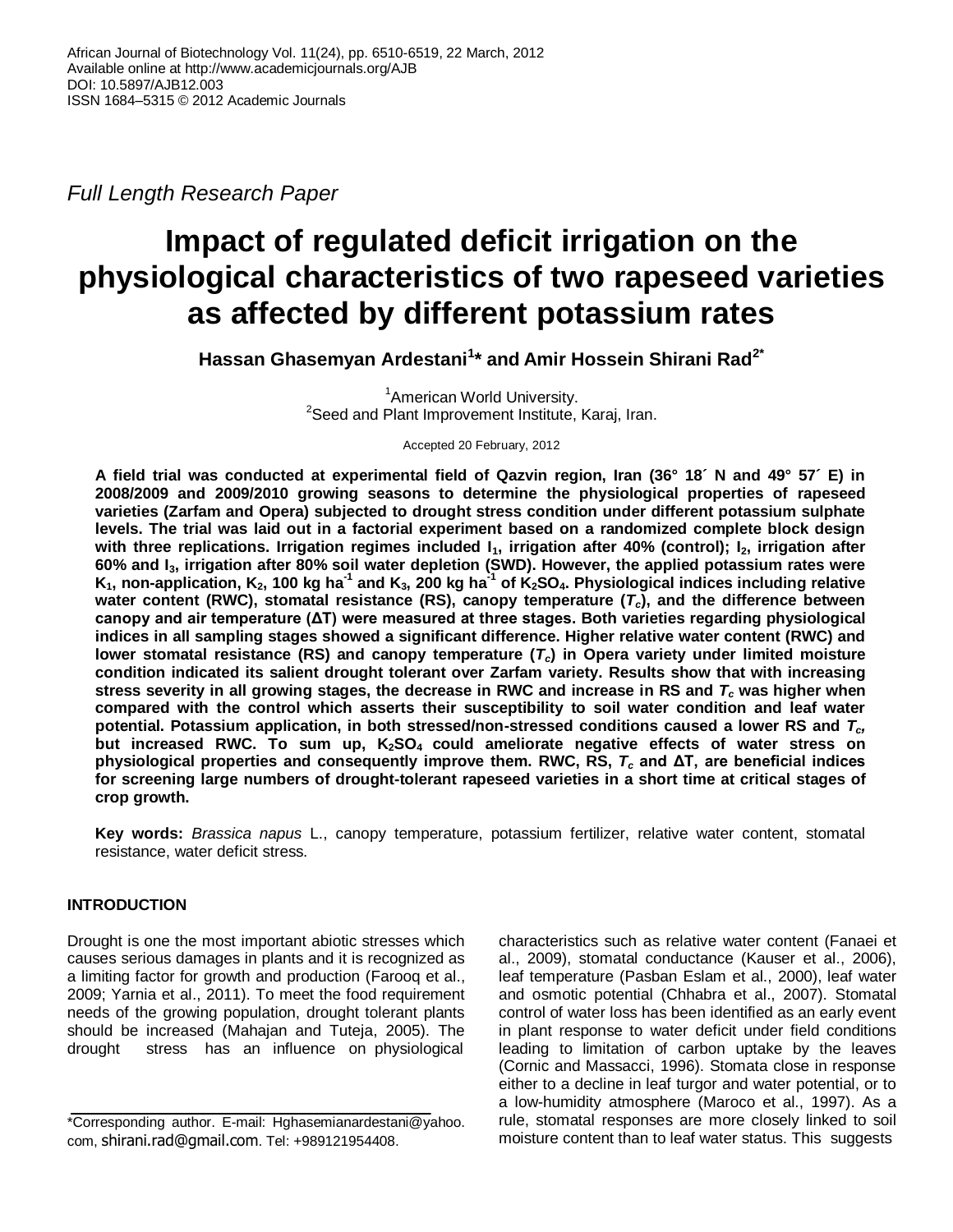that stomata responds to chemical signals (abscisic acid/ABA) produced by dehydrating roots (Davies and Zhang, 1991). Since stomata are regulating agent of  $CO<sub>2</sub>$ exchange and leaf water vapor diffusion, the initial decrease in photosynthesis under moisture stress condition is normally done by the alteration in  $CO<sub>2</sub>$ conductance (Emam and Niknejad, 2004). There are some evidences which prove that the stomatal closure is firstly related to the reduction in photosynthesis and  $CO<sub>2</sub>$ concentration inside the leaf and in the chloroplast in moisture-limited condition (Yordanov et al., 2003; Hopkins and Hüner, 2004). Pasban Eslam et al. (2000) reported that in moisture stress condition, there was a decrease in the stomatal conductance (SC), leaf water potential (LWP), leaf relative water content (LRWC) and crop temperature stability (CTS), and there was an increase in specific leaf weight (dry matter per unit leaf area– SLW) and leaf temperature  $(T<sub>L</sub>)$  in all varieties of rapeseed. However, varieties with the highest osmotic adjustment ability under stress appeared to have the least decrease in stomatal conductance, water potential, RWC and CTS. These researchers introduced the crop temperature stability as a more accurate index for the leaf temperature and water potential to drought. Kumar and Singh (1998) reported the positive correlation with the leaf water vapor diffusion and a negative correlation with the total amount of water lost through the leaves for the seed yield in *Brassica* species. They claimed that varieties with higher degree of osmotic adjustment would get cooler through transpiration, leaf diffusion and stomatal conductance; therefore, through the continual soil water absorption in water deficit condition especially in reproductive stages, they are largely able to preserve the leaf gas exchange. In other words, in these varieties, the root expansion continued during the reproductive stages. In a way, the continuity of gas exchange and leaf photosynthesis results in allocation of required photosynthetic material to the root parts and thereafter the crops growth and development. Kumar and Singh (1998) introduced high amounts of leaf relative water content as one of the characteristics which may influence the continual growth of rapeseed under drought stress. They concluded that with increased water deficit, the rapeseed varieties having high osmotic adjacent which are facing a sharp drop in leaf cellular osmotic potential can permit maintenance of a higher turgor potential (TP) and RWC.

In recent decade, much effort has been done to determine the relationship between crop temperature and water stress. Canopy temperature (*Tc*) is often a valid indicator of crop water stress (Moaveni and Changizi, 2007). Canopy measurements in stress condition have been reported as an acceptable criterion in determining the drought stress in wheat (*Triticum aestivum* L.) by Lotf Ali Ayeneh (2006), soybean (*Glycine max*) by Azizi (2000), cotton (*Gossypium hirsutum* L.) by Pervez et al. (2004) and rapeseed (*Brassica napus* L.) by Fanaei et al.

(2009). Golhar and Dhopte (1996), with the hybridization plans under drought condition, reported lower leaf temperature and higher stomatal density on the upper leaf surface in mustard. Other researches also reported close associations between osmotic adjustment and both stomatal conductance and canopy temperature in wheat (Morgan et al., 1986), sorghum (Jones and Turner, 1978), cotton (Brown et al., 1976) and many *Brassica*  species (Kumar et al., 1984). Kumar and Singh (1998) have investigated the canopy-air temperature difference in 22 genotypes of five *Brassica* species on two different maturity groups during the stage of pod formation and under soil moisture stress. As compared to rapeseed (*B. napus*) and field mustard (*Brassica rapa*), the absolute magnitude of cooling through transpiration in mid-day in Indian mustard (*Brassica juncea*) and Ethiopian mustard (*Brassica carinata*) was higher. The range of genetic diversity for the early-season genotypes and late-season genotypes was  $\frac{1}{2}$  to 4°C and  $\frac{1}{2}$  to 5°C, respectively. There was a positive and significant correlation between the amount of  $ΔT$   $(T_c - T_a)$  in *Brassica* types in mid-day, and stomatal conductance, plant osmoregulation and seed yield.

Potassium increases the plant's drought resistance through its functions in stomatal regulation, osmo-regulation, energy status, charge balance, protein synthesis and homeostasis (Marschner, 1995). Elumalai et al. (2002) reported that potassium has a crucial role in stomatal conductance, osmoregulation, enzymatic activity, cellular expansion, ions neutralization and membrane polarization. In potassium deficiency conditions, the plants become more susceptible to the environmental stresses; therefore, as a result of stress condition, the release of active oxygen radicals in plants is highly stimulated (Cakmak, 2005). Mohammad and Naseem (2006) attributed the increasing effect of potassium application on photosynthesis to its functional role in stomatal activity for exchanging water vapor, carbon dioxide and oxygen and also its direct/indirect effect on enzymatic activity. They have declared that the potassium, by increasing the nitrate reductase activity, leads to efficient formation of molecules with nitrogen in their structure, which is responsible for synthesis of proteins and enzymes. These molecules are necessary for photosynthesis, ATP production, speed control of photosynthesis and sugar transmission via phloem vessels to other parts of the plant for application and conservation of ATP among other process. Egilla et al. (2005) showed that the leaf water content (LWC) and leaf water relations improved by lowering the osmotic potential when plants with potassium deficiency were compared with plants having sufficient potassium. Indeed, the high potassium consumption in both stressed and non-stressed conditions stabilized the net rate of photosynthesis, transpiration and stomatal conductance. In plants with potassium deficiency, the leaf water content, turgor potential, net photosynthesis, transpiration,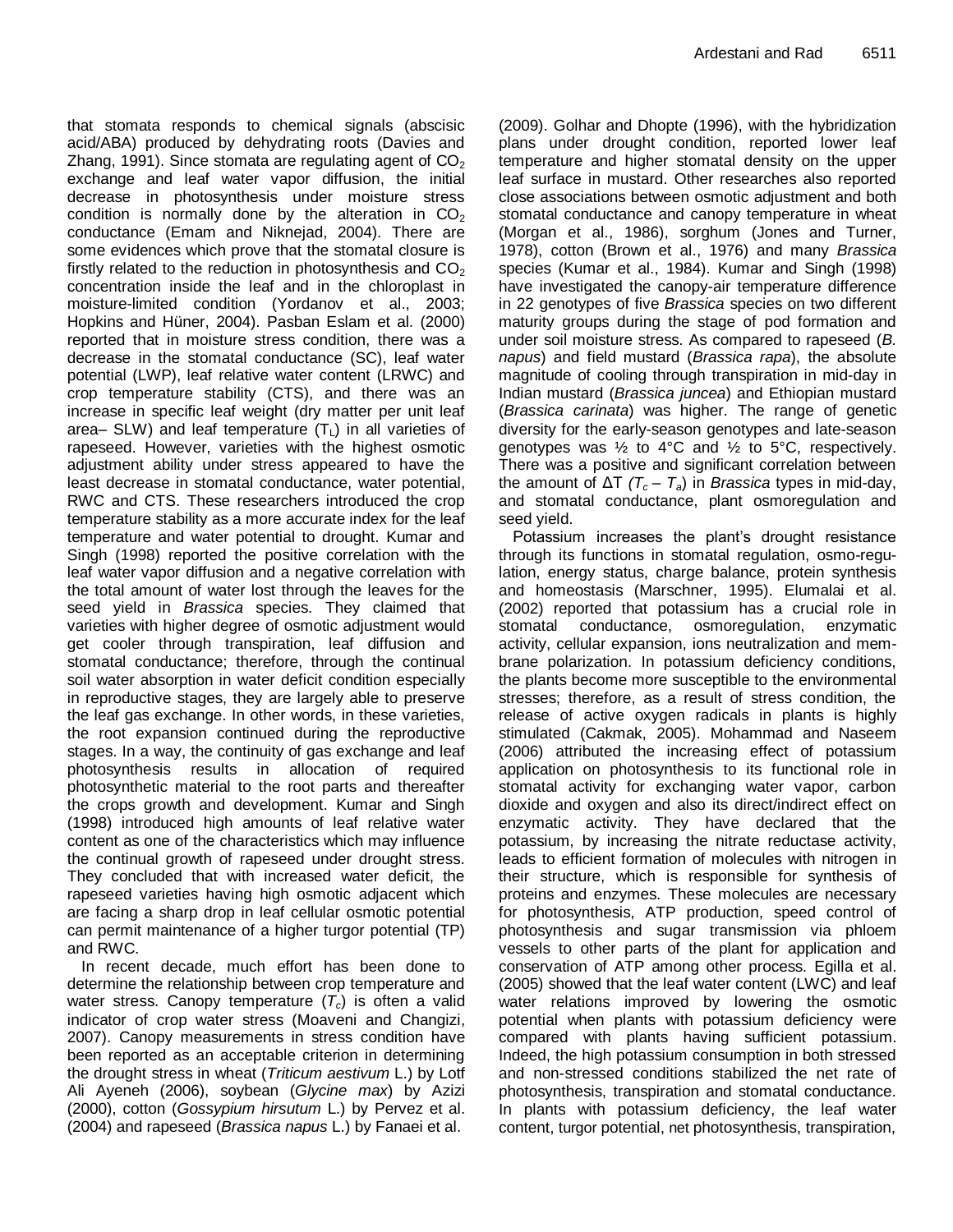stomatal conductance and water use efficiency were consistently lower as compared to the plants having sufficient potassium. Sharma et al. (1992) observed that among different *Brassica* types, rapeseed decreased the most in photosynthesis speed and relative water content, and it responded better in potassium application. Umar (2006) reported that potassium absorption increased the relative water content, nitrate reductase activity and seed yield through using 60 mg potassium/kg soil in nonstressed condition. However, under drought stress condition, the increase in the above mentioned traits was observed through using 90 mg potassium/kg soil. In other words, under drought stress condition, the need for potassium increases. Damon et al. (2007) also reported the inter-species differences, considering the potassium uptake efficiency in rapeseed. In plants subjected to drought stress, the accumulation of  $K^+$  may be more important than the production of organic solutes during the initial adjustment phase, because osmotic adjustment through ion uptake like K<sup>+</sup> is more energy efficient (Hsiao, 1973). Fusheng (2006) has revealed that lower water loss of plants well supplied with  $K^+$  is due to a reduction in transpiration which not only depends on the osmotic potential of mesophyll cells but also is controlled to a large extent by opening and closing of stomata. The effect of potassium fertilizer as an ameliorator agent of physiological indices under drought stress condition has been evaluated in an experiment conducted by Fanaei et al. (2009) on *Brassica* species. They found that stomatal conductance, chlorophyll content (value) and leaf temperature are suitable indices for screening drought tolerant varieties.

Keeping in view the importance of the studied factors, the present study was done to investigate the effect of different irrigation regimes and potassium levels on physiological characteristics of two rapeseed varieties.

# **MATERIALS AND METHODS**

# **Site description and soil type**

This research was undertaken in an experimental area, Qazvin region, Iran (latitude 36° 18´ N, longitude 49° 57´ E) during 2008– 2009 and 2009–2010 growing seasons. This region has a semi-arid climate (312 mm annual rainfall). The soil of the experimental site was a clay loam, potassium content of 135 mg kg<sup>-1</sup> with a pH of 7.8 and  $EC = 1.33$  dS/m.

# **Experimental design and treatments**

The experiment was factorial based on a randomized complete block design (RCBD) with three replications*.* The treatments were combination of 3 irrigation regimes ( $I_1$ –irrigation after 40%,  $I_2$ – irrigation after 60% and  $I_3$ - irrigation after 80% soil water depletion) and three potassium levels ( $K_1$ – 0,  $K_2$ – 100 and  $K_3$ – 200 kg K2SO4/ha) as well as two variety of rapeseed including "Zarfam" and "Opera". The potassium levels were recommended by seed and plant improvement institute (SPII), Oilseed Crops Research Department of Karaj, Iran (based on the soil test results). The

phenological characteristics of studied varieties are shown in Figure 1. Water deficit stress was based on irrigation, scheduled in terms of different percentages of soil water depletion (SWD) (Alizadeh, 2005). Combined treatments were randomized in the experimental units.

## **Management strategy**

In both cropping seasons (2008–2009 and 2009–2010), the sowing was done manually in a wet planting pattern. The planting dates in the first and second year were on 29 October. Each experimental plot included 6 planting rows with 4 m length, 30 cm within the rows and in-row spacing of 4 cm. The net plot area size was 7.2  $m^2$ . According to the soil test results, 180 kg N/ha from source of urea in 30, 40 and 30% splits were applied to the soil before sowing (A), at the end of rosette stage (B) and at the beginning of flowering stage (C). Various rates of potassium from  $K_2SO_4$  were distributed in the studied plots after the final land leveling and before the sowing. In 4-6 true leaf stage, hand-weeding was performed together with the thinning operation. Eradicating aphids during the flowering and siliqua formation stage was done by using Endosulfan (an offpatent organochlorine insecticide) by the rate of 2 ml/L. The latest method of Canola Council of Canada was used to explain the growth and development stages (Shirani Rad, 2002). The stress was included from sowing date to maturity. The re-irrigation was based on moisture depletion in effective root depth of about 40, 60 and 80% of the plant available water. The irrigation time of the plot was determined through the soil moisture curve (*pF*) and by using TRIM-TDR (time domain reflectometry) soil moisture meter. Thus, the pipes, which are designed for TDR system, were installed at the depth of one meter between the rows at the time of plants' 2 to 4 leaf stage. Then, the water depletion of experimental unit was observed at interval of every 3 days. The volume of water applied to each unit at each time of irrigation was calculated using the following equation (Alizadeh, 2005):

$$
V_m = \bigcirc c - \theta \ge BD \times A \times D / ea \tag{1}
$$

Where, *V<sup>m</sup>* is the volume of irrigation water based on cubic meter; *F*c is the soil moisture weight percentage at field capacity; *θ* is the soil moisture percentage with treatments; *BD* is the apparent specific weight of soil  $(g/m^2)$ ; *A* is the main plot's area  $(m^2)$ ; *D* is the effective root depth (m) at the time of drought stress and '*ea'* is the irrigation water usage (95%). After estimating the amount of required water for the treatments by the water tank indicator, water entered the plots precisely and in a controlled manner. The number of irrigation for the treatments with 40, 60 and 80% of soil moisture depletion during the first and second year of study was 2, 3 and 4 times, and 1, 3 and 4 times, respectively. Crop management practices were operated as reguired during the growing season.

# **Estimation of physiological indices**

# **Sampling**

Measurements of physiological traits were done in 3 turns at a particular time of the day from 11.00 to 13.00 h at vegetative (VS), 50% flowering (50% F) and 100% siliqua formation (FS) stages prior to irrigation. The following parameters were determined: Leaf relative water content (RWC), leaf stomatal resistance (RS), canopy temperature (*Tc*) and the difference between canopy and air temperature (ΔT). The youngest fully expanded leaf (third from the apex), intact and full sunlit leaves per plot was used for various measurements.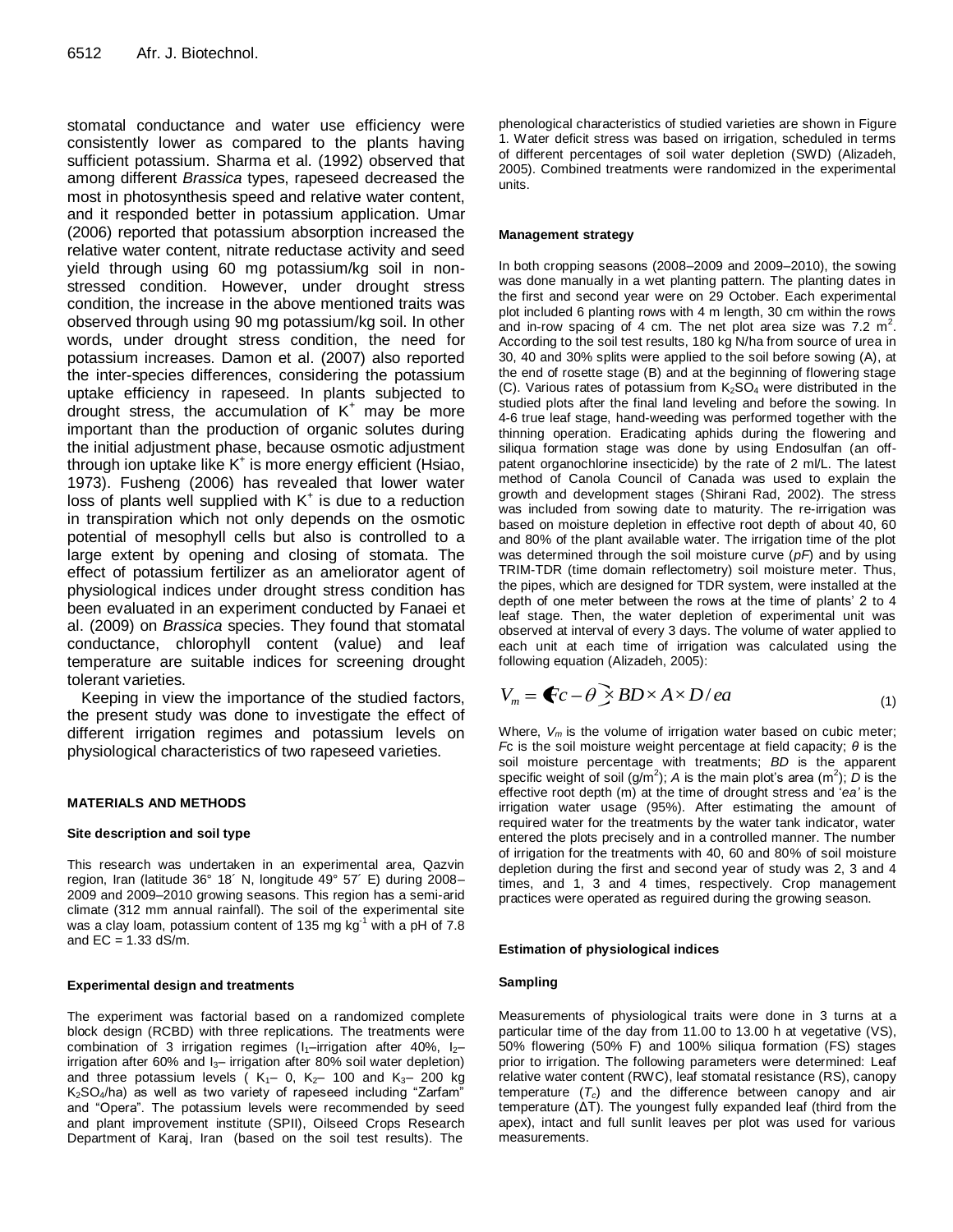

**□Zarfam (Iran)** □Opera (Sweden)

**Figure 1.** Comparison of different phenological stages in winter rapeseed varieties (Zarfam and Opera).The growth stages includie: DVP, the duration of the vegetative phase; DRP, the duration of the reproductive phase; SFD, seedfilling duration; S-F, Stem elongation-flowering stage; F-P, flowering stage-physiological maturity; FGD, full growth duration. The data was gotten from the record of Oilseed Crops Research Department, Seed and Plant Improvement Institute, Karaj, Iran.

#### **Determination of leaf relative water content (RWC)**

Leaf RWC is defined as the ratio of the water volume in a leaf to the maximum water volume in the same leaf at full turgor. Full turgor can be controlled by the crop in response to water stress. RWC was described as follows:

$$
RWC(\%) = \left[ \frac{(FW - DW)}{(TW - DW)} \right] \times 100
$$
 (2)

Where, *FW* is the fresh weight; *DW* is the dry weight and *TW* is the turgid weight (Lazcano-Ferrat and Lovatt, 1999).

For RWC determination, leaf disks were taken from three to four leaves (5 circle disks, 1 cm<sup>2</sup>) of similar physiological maturity and weighed (FW); then, the samples were immediately hydrated to full turgidity for 4 h under normal room light (dim light) and temperature. Afterwards, turgid leaf disks weights were measured (TW). Samples were dried in oven at 80°C for 24 h and weighted (DW).

### **Measurement of leaf stomatal resistance (RS)**

Leaf stomatal resistance (Autoporometer, AP4, Delta-T Devices Ltd, Cambridge, UK) was measured as an average of ten leaves and expressed as second per centimeter (s cm<sup>-1</sup>) (Pasban Eslam et al., 2000).

#### **Measurements of canopy temperature (***Tc***) and ΔT**

Canopy temperature  $(T_c)$ , was measured by a portable infrared thermometer (0.99 EM, USA) and ambient air temperature (*Ta*) was measured using a hydrargyric thermometer. The difference between canopy and air temperature was recorded as ΔT (Azizi, 2000; Kluitenberg and Biggar, 1992). Initially, four random point selected per plot and  $T_c$  values were noted, then their averages inscripted mean canopy temperature. Measurements were done from flowering stage until maturity prior to irrigation (Azizi, 2000).

$$
\Delta T = T_c - T_a \tag{3}
$$

Where, *T<sup>c</sup>* and *T<sup>a</sup>* are canopy and ambient air temperature, respectively.

#### **Statistical analysis**

Data were subjected to analysis of variance (ANOVA), using the MSTATC statistical package (MSTAT-C, Version1.41, Crop and Sciences Department, Michigan State University, USA), and Duncan's multiple range test (at the 0.05 probability level) was employed for the mean comparisons.

# **RESULTS AND DISCUSSION**

## **Relative water content (RWC)**

RWC is the appropriate trait of plant water status pertaining to the physiological consequence of cellular water deficit. As shown in Table 1, the individual effect of irrigation, potassium sulphate  $(K_2SO_4)$  in different sampling stages on RWC were highly significant (*P*<0.01). In this study, RWC was drastically affected by the years of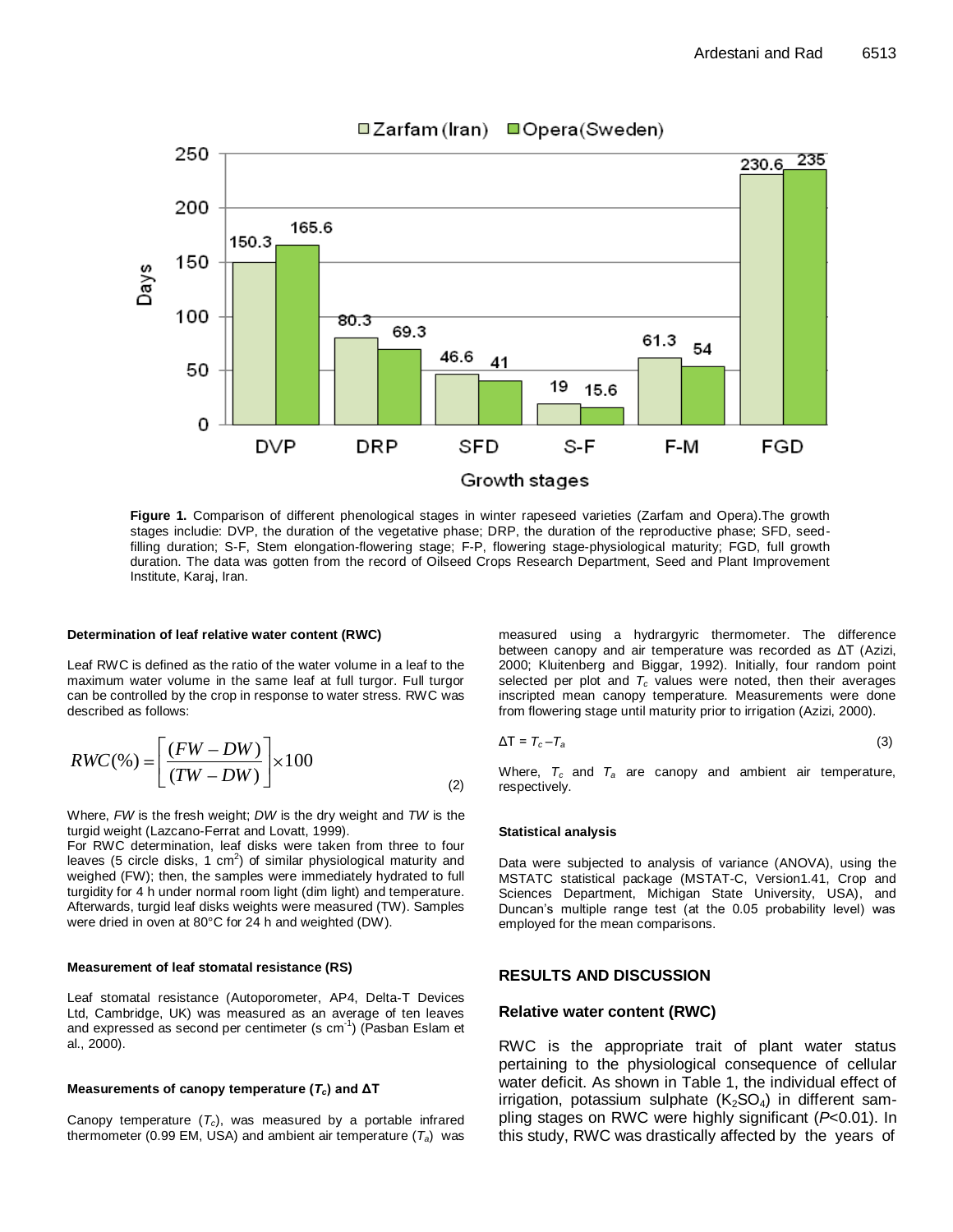| Source of<br>Variance |                | VG                   |                     |               | 50% F               |                       | <b>FS</b>            |                      |                     |  |
|-----------------------|----------------|----------------------|---------------------|---------------|---------------------|-----------------------|----------------------|----------------------|---------------------|--|
|                       | df             | <b>RWC</b>           | <b>RS</b>           | <b>RWC</b>    | <b>RS</b>           | $T_c$                 | <b>RWC</b>           | <b>RS</b>            | $T_c$               |  |
| Y                     |                | 172.162**            | 55.176**            | 1142.162**    | 21.022*             | $1.015^{ns}$          | $4.015^{ns}$         | 13.021 <sup>ns</sup> | 889.324**           |  |
| $E_{a}$               | 4              | 8.022                | 0.141               | 36.127        | 2.025               | 4.635                 | 15.105               | 4.027                | 5.325               |  |
| V                     |                | 76.121**             | $0.421^{ns}$        | $14.121^{ns}$ | $2.003**$           | $1.486^{ns}$          | 536.025**            | 17.023**             | 19.337**            |  |
| Y V                   |                | 12.025*              | $3.012*$            | 178.022**     | $0.023^{ns}$        | $2.623*$              | 227.016**            | 2.025ns              | 1.018 <sup>ns</sup> |  |
|                       | 2              | 1843.026**           | 159.117**           | 2598.083**    | 254.027**           | 49.121**              | 1291.136**           | 196.175**            | 116.438**           |  |
| YI                    | $\mathcal{P}$  | 197.075**            | 22.136**            | 44.136**      | $2.025**$           | 17.017**              | 72.068**             | $5.022**$            | 11.079**            |  |
| V <sub>1</sub>        | $\overline{2}$ | $5.126^{ns}$         | $2.033*$            | 20.175*       | $3.026**$           | $7.025**$             | $50.128**$           | $3.026*$             | $1.046^{ns}$        |  |
| <b>YVI</b>            | $\overline{2}$ | 30.137**             | $2.011*$            | 23.135*       | $0.612^{ns}$        | $5.012**$             | $5.021^{ns}$         | $2.497^{ns}$         | 2.026**             |  |
| K                     | $\overline{2}$ | 232.161**            | $7.022**$           | 416.027**     | 18.126**            | 41.129**              | 481.162**            | 23.162**             | 34.038**            |  |
| Y K                   | $\overline{2}$ | $7.126^{ns}$         | $0.248^{ns}$        | $10.112^{ns}$ | $2.025**$           | $0.935^{ns}$          | 4.027 <sup>ns</sup>  | $1.785^{ns}$         | $0.486^{ns}$        |  |
| VK.                   | $\overline{2}$ | $1.352^{ns}$         | 0.008 <sup>ns</sup> | $1.248^{ns}$  | $0.563^{ns}$        | 0.009 <sup>ns</sup>   | $4.063^{ns}$         | $0.416^{ns}$         | 0.237 <sup>ns</sup> |  |
| YVK                   | $\overline{2}$ | 0.036 <sup>ns</sup>  | $0.563^{ns}$        | $7.182^{ns}$  | $0.628^{ns}$        | $0.739^{ns}$          | 12.128 <sup>ns</sup> | $1.286^{ns}$         | $0.622^{ns}$        |  |
| ΙK                    | 4              | 19.021 <sup>ns</sup> | $1.462*$            | $7.023^{ns}$  | $1.621**$           | $0.442^{ns}$          | $4.028^{ns}$         | $2.128*$             | $0.896^{ns}$        |  |
| <b>YIK</b>            | 4              | $2.023^{ns}$         | $0.267^{ns}$        | $3.112^{ns}$  | $0.928**$           | $0.386$ <sup>ns</sup> | $3.027^{ns}$         | $1.447^{ns}$         | $0.567^{ns}$        |  |
| VIK                   | 4              | $9.026*$             | 0.078 <sup>ns</sup> | $5.026^{ns}$  | 0.238 <sup>ns</sup> | $0.423^{ns}$          | $6.025^{ns}$         | $0.348^{ns}$         | $0.429^{ns}$        |  |
| YVIK                  | 4              | 4.027 <sup>ns</sup>  | $0.463^{ns}$        | $2.175^{ns}$  | $0.069^{ns}$        | 0.551 <sup>ns</sup>   | 2.027 <sup>ns</sup>  | $0.487^{ns}$         | 0.098 <sup>ns</sup> |  |
| E.                    | 68             | 3.037                | 0.459               | 6.023         | 0.262               | 0.538                 | 4.025                | 0.822                | 0.418               |  |
| C.V (%)               |                | 2.76                 | 12.38               | 3.76          | 10.12               | 3.23                  | 3.14                 | 14.16                | 3.12                |  |

Table 1. The mean squares of ANOVA for physiological characteristics of RWC, RS and  $T_c$  in different growing stages via combined analysis of 2008-2009 and 2009-2010 data.

\*- P < 0.05, \*\*- P < 0.01, ns- P > 0.05; Y- year effect, V- variety effect, I- irrigation effect, K- potassium sulphate effect. Y V, Y I, V I, V I, Y V, Y K, V K, Y V K, I K, Y I K, V I K and Y V I K represent interaction terms between the treatment factors. VG- vegetative growing stage, 50% F- 50% flowering stage, FS- 100% siliqua formation stage. RWC, leaf relative water content; RS, leaf stomatal resistance;  $T_c$ , canopy temperature; VG, vegetative growing stage; 50% F, 50% flowering stage; FS, 100% siliqua formation stage.

study during the vegetative growth (VG) and 50% of flowering stages (50% F). The highest and lowest RWC was observed in the second year of study during the vegetative growth and 100% siliqua formation stages (FS), respectively (Table 2).

During VG and FS stages, the two tested varieties showed a significant difference in terms of the said trait; whereas, during the VG stage, Zarfam variety had the highest RWC as compared to Opera variety. However, the highest RWC was observed in Opera variety during the FS stage (Table 2). Kage et al. (2004) attributed the difference in the leaf relative water content of rapeseed varieties to their root system variations. The variety differences were also reported in the pattern of considering the soil moisture and root depth in Indian mustard (Kumar and Singh, 1998). With the increase in stress intensity in all the phenological stages, the decline in RWC was higher as compared to the control treatment (Table 2); accordingly, the lowest RWC was observed in the treatment  $I_3$  (irrigation after 80% soil water depletion). As compared to VG stage, the decrease in RWC in the plots with 40, 60 and 80% soil water depletion (SWD) in FS stage was 16, 17 and 21% respectively. The increase in stress duration and intensity under severe stress treatment (irrigation after 80% SWD) as compared to the control treatment (irrigation after 40% SWD) and moderate stress (irrigation after 60% SWD), can justify the said reduction. The increase in RWC by drought stress was also reported by other workers (Sharma et al., 1992; Egilla et al., 2005; Pasban Eslam, 2009). The variations in RWC during different growing stages signify the high sensitivity of this trait to the changes in soil water condition and leaf water potential.

The study on the trend of RWC changes show that with increase in plant age, a decrease was observed in RWC under the irrigation regimes in different sampling stages (Table 2). Palomo et al. (1999) reported the increase in RWC at the beginning of the season and a decrease in later stages. Their results were in line with our findings. The RWC variations influenced by potassium levels in different sampling stages are shown in Table 2. The increase in  $K_2SO_4$  application improved RWC in all growing stages in such a way that the increase was observed in VG stage from 82% in  $K_1$  (non-potassium application treatment) to 87% by applying 200 kg/ha of  $K<sub>2</sub>SO<sub>4</sub>$ , in 50% F stage, from 77 to 84%, and in FS stage from 68 to 75%. This suggests that potassium has a positive role in turgidity maintenance and continual cell growth (Egilla et al., 2005; Fusheng, 2006).

The interaction effect of variety and irrigation on RWC was significant in 50% F ( $P<0.05$ ) and FS ( $P<0.01$ ) stages. In VG stage, Zarfam had the highest RWC during the various moisture conditions as compared to Opera. Yet, in FS and 50% F stages, the Opera was better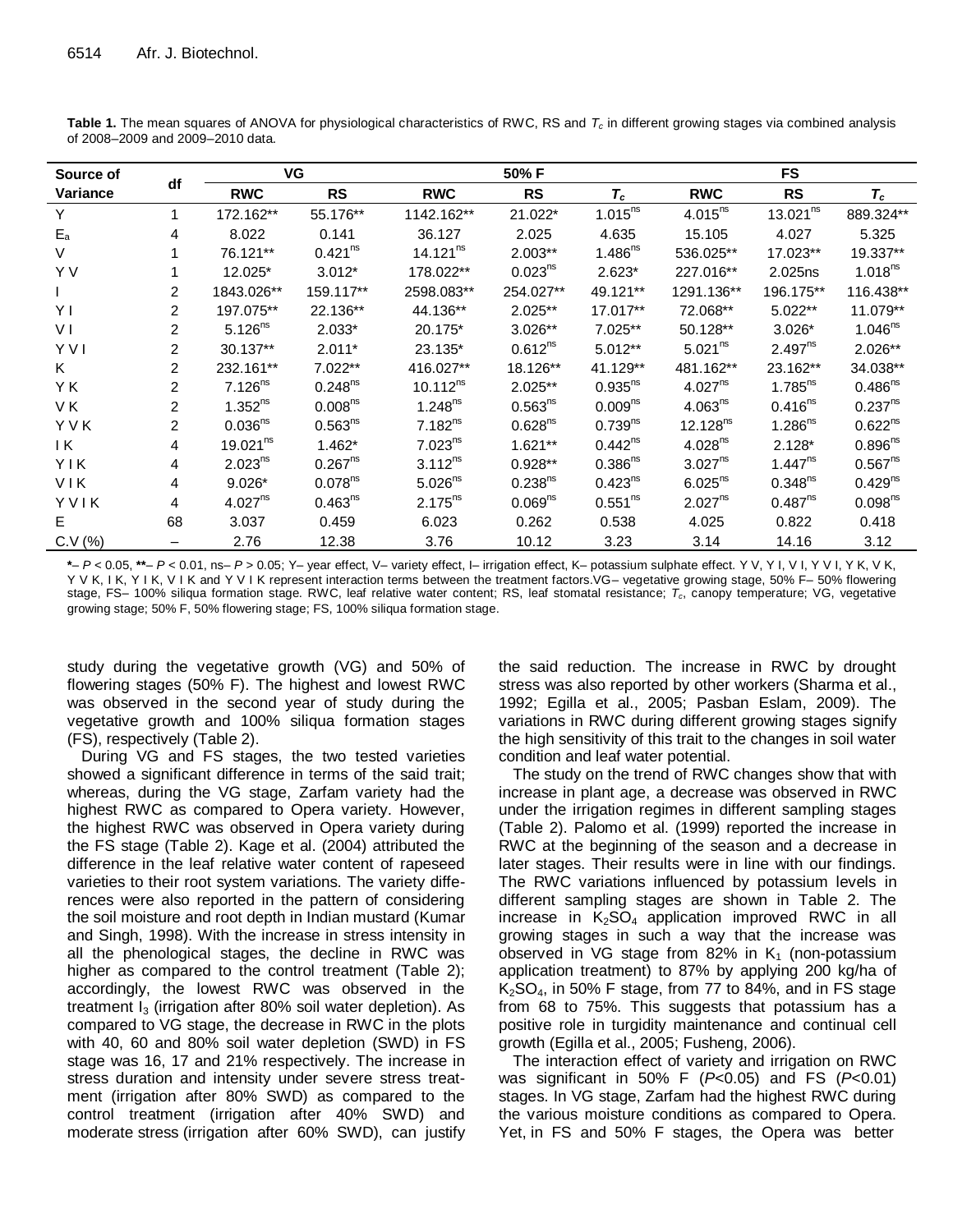| <b>Treatment</b> | VG                 |                      | 50% F              |                   |                 |                      | <b>FS</b>            |                   |                 |                      |  |
|------------------|--------------------|----------------------|--------------------|-------------------|-----------------|----------------------|----------------------|-------------------|-----------------|----------------------|--|
|                  | <b>RWC (%)</b>     | $RS$ (s cm $^{-1}$ ) | <b>RWC (%)</b>     | RS (s cm          | $T_c$ (°C)      | $\Delta T$ (°C)      | <b>RWC (%)</b>       | RS (s cm          | $T_c$ (°C)      | $\Delta T$ (°C)      |  |
| $Y_1$            | 83.44 <sup>b</sup> | 4.41 <sup>a</sup>    | 77.09 <sup>b</sup> | 5.15 <sup>a</sup> | $26.18^{a}$     | $---$                | $71.72^a$            | 6.33 <sup>a</sup> | $32.09^{a}$     | ---                  |  |
| $Y_2$            | $85.98^{a}$        | $2.88^{b}$           | $83.66^a$          | $4.25^{b}$        | $25.99^{a}$     | $---$                | $71.73^a$            | 7.01 <sup>a</sup> | $26.31^{b}$     | $---$                |  |
| $V_1$            | $85.55^{\circ}$    | 3.66 <sup>a</sup>    | 80.02 <sup>a</sup> | 4.82 <sup>a</sup> | $25.98^{a}$     | $-3.31$ <sup>a</sup> | $64.27^{b}$          | 7.06 <sup>a</sup> | $29.61^a$       | $-3.25^{\circ}$      |  |
| V <sub>2</sub>   | $83.66^{b}$        | 3.54 <sup>a</sup>    | $80.74^{a}$        | 4.59 <sup>b</sup> | $25.19^{a}$     | $-3.09^a$            | $73.81^a$            | $6.27^{b}$        | $28.79^{b}$     | $-4.04^{b}$          |  |
| $I_1$            | $90.83^{a}$        | 1.89 <sup>c</sup>    | 89.06 <sup>a</sup> | 1.91 <sup>c</sup> | $25.25^{\circ}$ | $-4.44^c$            | $77.68^a$            | 4.26 <sup>c</sup> | $27.32^c$       | $-5.48^{\circ}$      |  |
| $\mathsf{I}_2$   | $86.55^{b}$        | $2.94^{b}$           | $80.15^{b}$        | $4.97^{b}$        | $26.19^{a}$     | $-3.02^{b}$          | $71.41^{b}$          | 6.78 <sup>b</sup> | $29.34^{b}$     | $-3.74^{b}$          |  |
| $I_3$            | 76.74°             | 5.96 <sup>a</sup>    | 71.91 <sup>c</sup> | 7.24 <sup>a</sup> | $27.22^a$       | $-2.14^a$            | $65.59$ <sup>c</sup> | 8.97 <sup>a</sup> | $30.94^a$       | $-1.98$ <sup>a</sup> |  |
| $K_1$            | 82.24°             | 4.05 <sup>a</sup>    | 76.89 <sup>c</sup> | 5.41 <sup>a</sup> | $27.23^{a}$     | $-2.05^{\circ}$      | $67.73^c$            | $7.55^a$          | $30.25^{\circ}$ | $-2.65^{\circ}$      |  |
| $K_2$            | $84.52^{b}$        | 3.56 <sup>b</sup>    | $80.51^{b}$        | $4.72^{b}$        | $25.93^{b}$     | $-3.35^{b}$          | $71.86^{b}$          | $6.47^{b}$        | $29.03^{b}$     | $-3.79^{b}$          |  |
| $K_3$            | 87.35 <sup>a</sup> | 3.18 <sup>c</sup>    | 83.75 <sup>a</sup> | 3.99 <sup>c</sup> | $25.11^c$       | $-4.21$ <sup>c</sup> | 75.09 <sup>a</sup>   | 5.99 <sup>c</sup> | $28.33^c$       | $-4.51$ <sup>c</sup> |  |

Table 2. Individual effects of year, variety, irrigation and potassium sulphate levels on physiological characteristics of RWC, RS,  $T_c$  and  $* \Delta t$  $(T_c - T_a)$  in vegetative, 50% flowering and 100% siliqua formation stages of rapeseed.

Means not sharing a common letter in a column differ significantly at 0.05% level of probability using Duncan multiple rang test (DMRT). Y- Cropping year (Y<sub>1</sub>: first year; Y<sub>2</sub>: second year), V- Variety (V<sub>1</sub>: Zarfam; V<sub>2</sub>: Opera), I- Irrigation (I<sub>1</sub>: irrigation after 40%, I<sub>2</sub>: irrigation after 60% and I<sub>3</sub>: irrigation after 80% soil water depletion), K- potassium sulphate (K<sub>1</sub>:0 as control, K<sub>2</sub>:100 and K<sub>3</sub>: 200 kg/ha K<sub>2</sub>SO<sub>4</sub>). At- the difference between canopy (T<sub>c</sub>) and ambient air temperature (Ta). RWC, leaf relative water content; RS, leaf stomatal resistance;  $T_c$ , canopy temperature;  $\Delta T$ , the difference between canopy and air temperature; VG, vegetative growing stage; 50% F, 50% flowering stage; FS, 100% siliqua formation stage.

(Table 3). The result indicates the superiority of Opera in mid and late growing season to drought stress tolerance. Ma et al. (2006) reported a different reaction through osmoregulation in rapeseed and mustard at different growth stages and showed that in the vegetative stages, they showed osmoregulation under the drought stress; however, in flowering stage, only mustard showed osmoregulation. Wright et al. (1996) reported a positive correlation between the osmoregulation and leaf RWC of rapeseed and Indian mustard.

Interaction effects of irrigation regime and potassium on RWC was not significant at VG, 50% F and FS stages (P>0.05, Table 1). The highest RWC was observed in favorable and unfavorable moisture conditions with the highest amount of applied potassium (200 kg  $K_2SO_4/ha$ ); thus, in desirable moisture conditions, the highest RWC was observed in 100 and 200 kg  $K_2SO_4/ha$  which had no significant difference. However, in the limited moisture condition, the consumption of 200 kg  $K_2SO_4/ha$  indicated considerable difference as compared to the lower amounts. Potassium intake has increased RWC in favorable moisture conditions and in drought stress condition from 2 to 5% and 8 to 10%, respectively (Table 3). The high drought stress intensity increases the potassium requirement for improving the water status and maintaining photosynthesis (Umar, 2006). Apart from the disorder in photosynthesis electron transport chain, the production of active oxygen formed by potassium deficiency is increased by NADPH oxidation (an important source for active oxygen production in plants subjected to potassium deficiency stress). It should be noted that the plants become more susceptible to environmental stress in potassium deficiency condition (Cakmak, 2005).

# **Stomatal resistance (RS)**

Results of combined analysis of variance indicated that stomatal resistant (RS) in different growing stages (sampling stages) was significantly affected by irrigation, potassium and interaction thereof as well as VxI interaction (Table 1). The RS in VG and 50% F stages was affected by the years of study and the maximum RS was observed in VG and 50% F stages during the first year and in FS stage during the second year. The mean comparison of RS at different growing stages showed its increasing trend by increase in age of the plant (Table 2). The varieties regarding RS showed a significant difference in 50% F and FS stages; hence, Zarfam with mean of 4.82 and 7.06 (s  $cm^{-1}$ ) had the highest RS as compared to Opera with mean of 4.59 and 6.27 (s  $cm^{-1}$ ) during the stages of 50% F and FS (Table 2). Pasban Eslam et al. (2000) and Sadaqat et al. (2003) reported the existence of genetic differences for stomatal resistance in rapeseed. In this experiment, among different growing stages, the highest RS was observed at the end of growing season. These results coincide with those obtained in a trial carried out by Naderikharaji et al. (2008). In all sampling stages, as compared to the control treatment, the RS was higher in  $I_2$  and  $I_3$  (irrigation after 60 and 80% SWD) treatments due to the increase in drought stress intensity (Table 2). The stomatal closure is the most significant factor which is associated with the cessation of photosynthesis at early stages of water deficiency (Yordanov et al., 2003). The negative effect of water deficit stress on RS was observed in studies of Fanaei et al. (2009) and Pasban Eslam et al. (2000). The highest RS in all growth stages was achieved by nonpotassium application; and by increase in potassium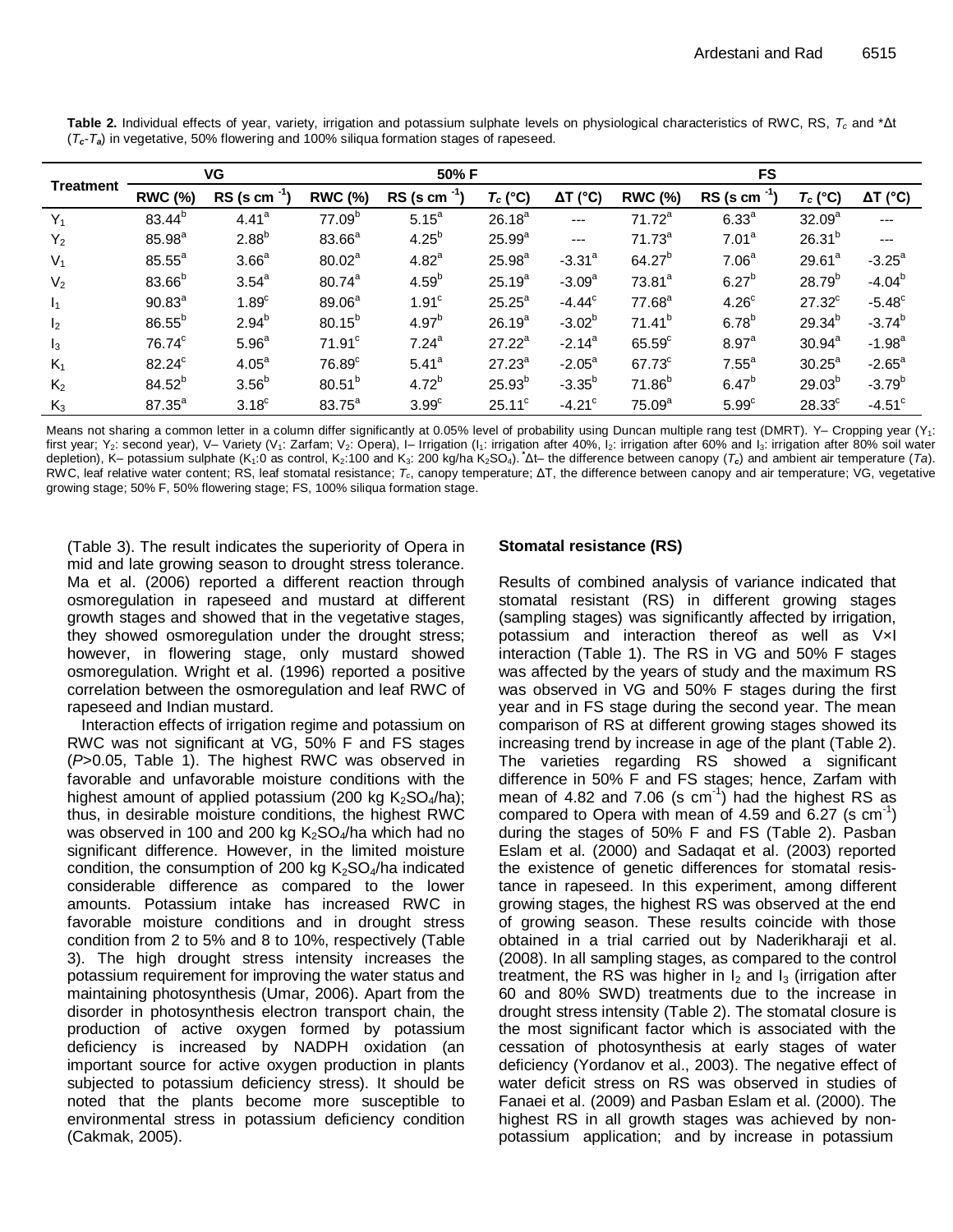|                               | VG<br>50% F          |                            |                      |                            |                        |                             |                      | <b>FS</b>                  |               |                    |  |
|-------------------------------|----------------------|----------------------------|----------------------|----------------------------|------------------------|-----------------------------|----------------------|----------------------------|---------------|--------------------|--|
| <b>Interactions</b>           | <b>RWC</b><br>$(\%)$ | <b>RS</b><br>$(s cm^{-1})$ | <b>RWC</b><br>$(\%)$ | <b>RS</b><br>$(s cm^{-1})$ | $\tau_{\rm c}$<br>(°C) | $(^{\circ}C)$<br>$\Delta t$ | <b>RWC</b><br>$(\%)$ | <b>RS</b><br>$(s cm^{-1})$ | $T_c$<br>(°C) | $\Delta t$<br>(°C) |  |
| Variety x Irrigation          |                      |                            |                      |                            |                        |                             |                      |                            |               |                    |  |
| $V_1I_1$                      | 91.26a               | 1.83d                      | 89.47a               | 1.87d                      | 24.31e                 | $-4.98e$                    | 76.48b               | 4.37e                      | 27.82a        | $-5.01a$           |  |
| $V_1I_2$                      | 87.51a               | 2.89c                      | 79.77b               | 4.95c                      | 26.14c                 | $-3.14c$                    | 69.41d               | 7.16c                      | 29.57a        | $-3.24a$           |  |
| $V_1I_3$                      | 77.89a               | 6.24a                      | 70.81d               | 7.64a                      | 27.48a                 | $-1.81a$                    | 62.05e               | 9.65a                      | 31.46a        | $-1.52a$           |  |
| $V_2I_1$                      | 90.41a               | 1.95d                      | 88.66a               | 1.93d                      | 25.37d                 | $-3.91d$                    | 78.89a               | 4.14e                      | 26.84a        | $-5.98a$           |  |
| $V_2I_2$                      | 85.61a               | 2.98c                      | 80.55b               | 4.99c                      | 26.43bc                | $-2.89bc$                   | 73.41c               | 6.38d                      | 29.12a        | -3.71a             |  |
| $V_2I_3$                      | 75.59a               | 5.69b                      | 73.01c               | 6.84b                      | 26.81b                 | $-2.48b$                    | 69.12d               | 8.28b                      | 30.41a        | $-2.45a$           |  |
| Irrigation x potassium        |                      |                            |                      |                            |                        |                             |                      |                            |               |                    |  |
| $I_1K_1$                      | 89.55a               | 2.05f                      | 86.22a               | 2.29g                      | 25.82a                 | $-3.46a$                    | 74.24a               | 4.71e                      | 28.08a        | $-4.74a$           |  |
| $I_1K_2$                      | 90.82a               | 1.92f                      | 89.22a               | 1.83h                      | 24.71a                 | $-4.57a$                    | 78.36a               | 4.11e                      | 27.26a        | $-5.56a$           |  |
| $I_1K_3$                      | 92.13a               | 1.69f                      | 91.75a               | 1.57h                      | 23.97a                 | $-5.31a$                    | 80.46a               | 3.98e                      | 26.65a        | -6.17a             |  |
| $I_2K_1$                      | 84.09a               | 3.34d                      | 75.85a               | 5.94d                      | 27.45a                 | $-1.83a$                    | 67.42a               | 7.66c                      | 30.51a        | $-2.31a$           |  |
| $I_2K_2$                      | 86.18a               | 2.78e                      | 80.61a               | 5.09e                      | 26.18a                 | $-3.11a$                    | 71.54a               | 6.67d                      | 29.22a        | $-3.61a$           |  |
| $I_2K_3$                      | 89.36a               | 2.68e                      | 84.01a               | 3.89f                      | 25.22a                 | -4.12a                      | 75.28a               | 6.01d                      | 28.32a        | $-4.51a$           |  |
| 1 <sub>3</sub> K <sub>1</sub> | 73.08a               | 6.74a                      | 68.61a               | 7.97a                      | 28.41a                 | $-1.88a$                    | 61.54a               | 10.28a                     | 32.17a        | $-1.91a$           |  |
| $I_3K_2$                      | 76.54a               | 5.96b                      | 71.66a               | 7.22b                      | 26.91a                 | $-2.38a$                    | 65.68a               | 8.65b                      | 30.61a        | $-2.19a$           |  |
| $I_3K_3$                      | 80.59a               | 5.19c                      | 75.48a               | 6.52c                      | 26.12a                 | $-3.16a$                    | 69.55a               | 7.98bc                     | 30.84a        | -2.86a             |  |

**Table 3:** Interaction effect of variety and irrigation (V×I) as well as irrigation and potassium (I×K) on physiological characteristics of RWC (relative water content), RS (stomatal resistance), *T<sup>c</sup>* (canopy temperature) and Δt (*Tc*-*Ta*) in different growing stages.

Note. Means not sharing a common letter in a column differ significantly at 0.05% level of probability. VG–vegetative growing stage, 50% F– 50% flowering stage, FS– 100% siliqua formation stage.

application, the RS was decreased. By a careful consideration of the decreasing trend of RS at different sampling stages, it is clear that the RS drop rate caused by potassium application in VG stage (0.87 s cm<sup>-1</sup>) was lower as compared to 50% F (1.42 s  $\text{cm}^{-1}$ ) and FS (1.56 s cm<sup>-1</sup>) stages (Table 2). With increase in plant age and under more severe condition of moisture deficit, the role of potassium become more evident and its application have more positive effect in increasing the stomatal conductance. The increase in the stomatal conductance in both varieties, which is as a result of the increased availability of potassium in growing environment, is in accordance with the results reported by Sharma et al. (1992) and Pervez et al. (2004). Many researchers pointed out the crucial role of potassium in stomatal conductance. They attributed the increasing effect of potassium application on photosynthesis to its effect on stomatal activity for exchange of carbon dioxide  $(CO<sub>2</sub>)$ , water vapor and oxygen (Mohammad and Naseem, 2006; Egilla et al., 2005; Pervez et al., 2004). Potassium deficiency causes less transpiration in the leaves and this decrease is not irrelevant to the increase in stomatal resistance and less water conductance for the roots. The mechanism of stomatal opening and closing is related to status of potassium diffusion in the guard cells. Thus, in plants with potassium deficiency, a varying response and stomatal movement can be observed. The potassium supply for stomatal opening might be in the leaf epidermal cells, mesophyll cells or both of them (Leigh, 2001).

In VG, 50% F and FS stages, the stomatal resistance was affected by the interaction of variety and irrigation which resulted to lower RS in Zarfam during the VG and 50% F stages in the mild drought stress condition  $(I_2)$ . However, Opera had lower RS in FS stage. As compared to the favorable moisture and mild stress, the severe drought stress enhanced the RS in both varieties (Table 3). However, in severe drought stress condition of all growth stages, Opera had lower RS as compared to Zarfam. The superior root system and the ability to make water available from deeper soil layers for turgidity maintenance and higher osmoregulation were introduced as characteristics of drought tolerant varieties in *Brassica* species (Kumar and Singh, 1998). In Zarfam, the stomatal conductance has a close relationship with leaf RWC and turgor pressure, under drought condition; hence, the decrease in leaf RWC under the water deficit condition causes the decrease in stomatal conductance (stomatal closure) and  $CO<sub>2</sub>$  diffusion into the leaves which ultimately decreases the photosynthetic activity (Pasban Eslam et al., 2000). Means comparison of interaction effects revealed that with the increase in applied potassium (from 0 to 200 kg  $K_2SO_4/ha$ ) at all sampling stages (VG, 50% F and FS) for every irrigation pattern, a significant reduction in RS was observed (Table 3). Potassium application imposed a positive effect on RS in all studied drought conditions, but its influence under severe water stress  $(I_3)$  was outstanding. The significant decrease in RS in response to potassium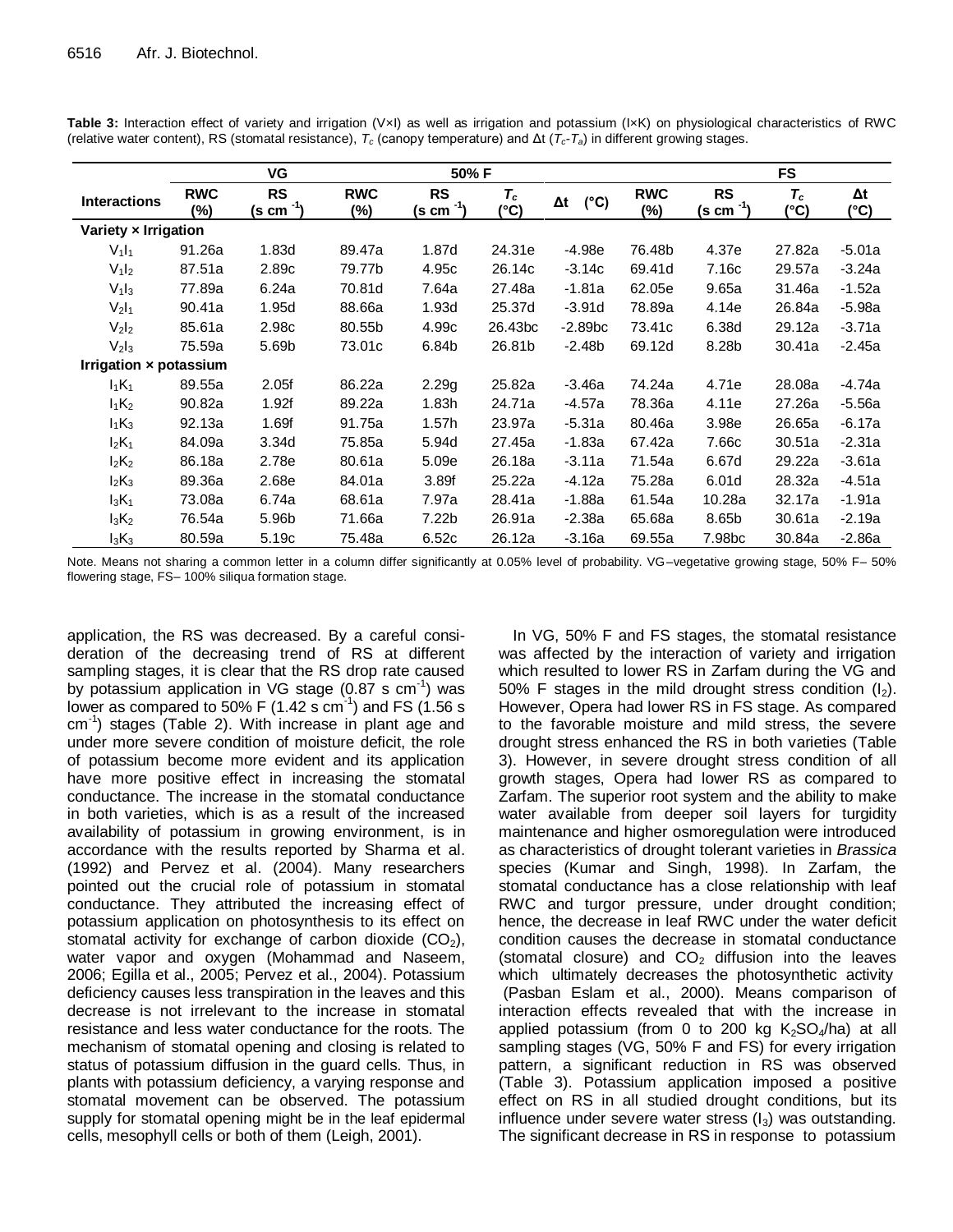application under stressed/non-stressed conditions might be due to improved turgor and stomatal opening. Accumulation and release of potassium by stomatal guard cells lead to changes in their turgor, resulting in stomatal opening and closing (Fischer and Hsiao, 1968). Potassium increases the plant's drought resistance through its functions in stomatal regulation. Therefore, for plants growing in drought conditions, accumulating abundant K<sup>+</sup> in their tissues may play an important role in water uptake along a soil-plant gradient (Fanaei et al., 2009). Numerous studies have shown that the application of K fertilizer mitigates the adverse effects of drought on plant growth (Andersen et al., 1992; Tiwari et al., 1998; Sangakkara et al., 2001; Egilla et al., 2005; Singh and Kuhad, 2005; Fanaei et al., 2009) which confirmed our findings.

# Canopy temperature  $(T_c)$  and  $\Delta T$   $(T_c - T_a)$

Leaf and canopy temperature measurement is a prevalent method for assessing the drought stress intensity in crops (Kumar and Singh, 1998; Pasban Eslam, 2009; Fanaei et al., 2009). Making use of the canopy temperature (*Tc*) for identifying the crop water status and water requirement is based on the premise that the transpiration is remarkably effective in cooling the leaves. With the limited access to water, the transpiration will decrease and subsequently increase the leaf temperature  $(T<sub>1</sub>)$  due to the continual absorption of radiation. The difference between the canopy and air temperature (ΔT) can be used as a guide for irrigation scheduling (Azizi, 2000; Kumar and Singh, 1998).

It is also evident from the data (Table 1) that  $T_c$  was only influenced by the years of study and tested varieties (Zarfam, Opera) in the FS phase of growth. While interaction effect of variety and irrigation in stage of 50% F affected this trait. In addition, individual effect of irrigation and potassium in both stages of 50% F and FS were significantly affected by  $T_c$ , whereas  $T_c$  was not affected by their interaction. The leaf temperature  $(T_1)$ had an increasing trend from the beginning of measurement to the end of the growing season. The highest *T<sup>c</sup>* was obtained in the first year of study during the stages of 50% F and FS. Apparently, in the stages of 50% F and FS, the increase rate of  $T_c$  in the first year as compared to the second year was 0.19 and 5.78°C, respectively (Table 2). The obtained results showed non-significant difference among the tested varieties in terms of *T<sup>c</sup>* and ΔT; however, the difference was significant in FS stage (Table 2). Accordingly, the two varieties reacted differently when exposed to drought condition, and Opera in FS stage had higher cooling rate in the leaves than Zarfam. Similar results were obtained in the experiments carried out by Kumar and Singh (1998) concerning the difference between canopy and air temperature in Indian mustard, Ethiopian mustard and rapeseed.

Pervez et al. (2004) also reported the differences of *T<sup>c</sup>* in the range of 29.2 to 31.5°C in the different treatment. The mean comparison result also suggested a significant difference in  $T_c$  and  $\Delta T$  in the irrigation regimes (Table 2). By increasing the drought stress intensity, the increase amount of *T<sup>c</sup>* showed a difference as compared to the control treatment  $(I_1)$ . Whereas, an increase in temperature was accompanied by an increase in plant age at the next stage of growth in plots influenced by  $I_1$ ,  $I_2$  and  $I_3$ (irrigation after 40, 60 and 80% SWD), treatments in FS stage were 2.7, 3.15 and 3.72°C, respectively as compared to the stage of 50% F. The mean comparison according to the  $\Delta T$  showed that in  $I_3$  treatment (irrigation after 80% SWD) due to the long-term stress, the value of ΔT became smaller (Table 2). It was observed earlier that RS showed an obvious difference in this treatment as compared to the control treatment. Thus, this is the reason why plant prevents water loss via transpiration by closing its open stomata. In contrast, the leaf temperature in canopies (plots) which was affected by this treatment increased to the extent that its absolute difference with the air temperature decreased. This outcome was reported for the soybean by Azizi (2000) as well as the rapeseed and mustard by Pasban Eslam (2009), Kumar and Singh (1998) and Fanaei et al. (2009). The canopy temperature in both varieties was increased by increasing the restriction on water availability, but the increasing trend of *T<sup>c</sup>* in Zarfam was higher as compared to Opera (Table 3). Probably, higher RWC and stomatal conductance in Opera were the reasons for its superiority. A very thin cuticle and thickness of the leaves are also effective in creating the temperature differences between the varieties. The thin cuticle of the leaf causes the efflux of water vapor from the leaves into the ambient air and results in plant cooling (Fanaei et al., 2009). Pasban Eslam et al. (2000) reported the increase in  $T_c$  in all *Brassica* varieties under moisture stress condition which is in conformity with the results of this study. Irrespective of the growing stages, the rise in soil potassium amount caused adjustment and drop in temperature as compared to the control  $(I_1)$  treatment (Table 2). As comparing to 50% F stage, potassium sulphate application in the rate of 100 and 200 kg/ha has decreased *T<sup>c</sup>* in FS stage to 3.1 and 3.22°C, respectively. In this respect, similar result was achieved by Pervez et al. (2004) on cotton (*Gossypium hirsutum* L.). The high amount of potassium application increased the absolute value of ΔT (Table 2) which means that the crop by balancing its stomatal movements and utilizing the mechanisms such as osmotic regulation can continue transpiration without any severe damage in photosynthesis process and become cool (Azizi , 2000).

# **Conclusion**

It can be concluded that the two studied varieties had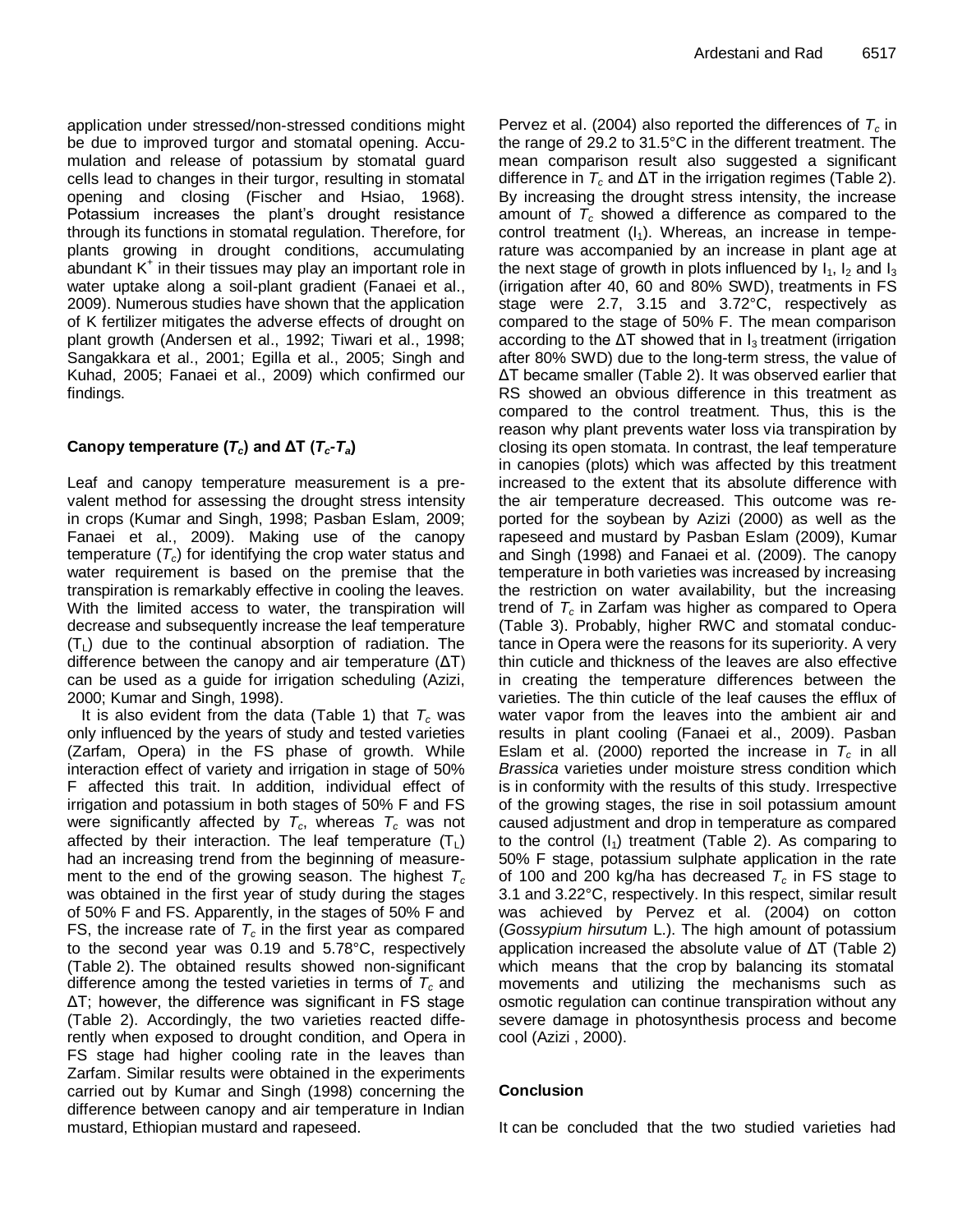significant differences regarding some physiological properties during the different growing stages. Higher RWC and stomatal conductance (lower stomatal resistance) in Zarfam variety under suitable moisture condition and inversely higher RWC and stomatal conductance and lower canopy temperature in Opera variety under drought stress condition revealed that Opera performed better in limited moisture condition as compared to Zarfam. Although, the production potential of Opera is lower than that of Zarfam, due to this characteristic, Opera is more compatible with the arid areas. With increase in the drought stress intensity at all growing stages, the rate of decrease in RWC, the increase in RS and *T<sup>c</sup>* was considerable as compared to the control treatment. The increase in soil potassium amount in both stressed/nonstressed conditions improved the physiological indices at all growth stages. Potassium sulphate  $(K_2SO_4)$  consumption increased RWC, decreased stomatal resistance and canopy temperature, and ultimately ameliorated the negative impact of drought stress. Based on the obtained result, it can be explained that RWC, RS, *T<sup>c</sup>* and ΔT are beneficial indices for screening the drought tolerant rapeseed varieties.

# **ACKNOWLEDGEMENTS**

We would like to thank the Scientific staff and manager of the Seed and Plant Improvement Institute, Karaj, Iran for their technical help in the measurements of physiological characters.

# **Abbreviations**

*Ta***,** Ambient air temperature; *Tc***,** canopy temperature; **RS,** leaf stomatal resistance; **RWC,** leaf relative water content; **ΔT,** the difference between canopy and air temperature; **VG,** vegetative growing stage; **50% F,** 50% flowering stage; **FS,** 100% siliqua formation stage; **SWD,** soil water depletion.

# **REFERENCES**

- Alizadeh A (2005). Principles of Soil and Plant Water Relations*.* Jehad Daneshgahi Press, Mashhad, Iran, (In Persian). p.125.
- Andersen MN, Jensen CR, Lösch R (1992). The Interaction Effects of Potassium and Drought in Field-Grown Barley. I. Yield, Water-Use Efficiency and Growth. Acta Agr. Scand. B-S P. 42(1): 34-44.
- Andersen MN, Jensen CR, Lösch R (1992). The Interaction Effects of Potassium and Drought in Field-Grown Barley. I. Yield, Water-Use Efficiency and Growth. Acta Agr. Scand. B-S P. 42(1): 34-44.
- Azizi M (2000). Effect of different irrigation regimes and potassium fertilizer on Agronomy, Physiological and Biochemical Characteristics of Soybean. Ph.D. dissertation, Ferdowsi University, Mashhad, Iran, (In Persian). pp.1-85.
- Brown KW, Jordan WR, Thomas JC (1976). Water Stress Induced Alterations of the Stomatal Response to Decreases in Leaf Water Potential. Physiol. Plantarum. 37(1): 1-5

Cakmak I (2005). The role of potassium in alleviating detrimental

effects of abiotic stresses in plants. J. Plant Nutr. Soil Sci. 168: 521- 530.

- Chhabra ML, Sinha BK, Singh D, Dhawan K, Sharma R (2007). Physiological constraints to productivity in Indian mustard (*B. juncea* L.). In: Tingdong Fu, Chunyun G (eds): sustainable development in cruciferous oilseed crops production. Proceeding of the 12th international rapeseed congress. Hubei, Wuhan, China.
- Cornic G, Massacci A (1996). Leaf photosynthesis under drought stress. In: Baker NR (eds), Photosynthesis and the Environment. Springer, Netherland, pp. 347-366.
- Damon P, Osborne L, Rengel Z (2007). Canola genotypes differ in potassium efficiency during vegetative growth. Euphytica, 156(3): 387-397.
- Davies WJ, Zhang J (1991). Root signals and the regulation of growth and development of plant in drying soil. Annu. Rev. Plant Physiol. Plant Mol. Biol. 42: 55-76.
- Egilla JN, Davies FT, Boutton TW (2005). Drought stress influences leaf water content, photosynthesis, and water-use efficiency of *Hibiscus rosa-sinensis* at three potassium concentrations. Photosynthetica, 43(1): 135-140.
- Elumalai RP, Nagpal P, Reed JW (2002). A mutation in the Arabidopsis KT2/KUP2 potassium transporter gene affects shoots cell expansion. Plant Cell. 14: 119-131.
- Emam Y, Niknejad M (2004). An introduction to the physiology of crop yield. Shiraz University Press, Shiraz, Iran, (In Persian). p. 571.
- Fanaei HR, Galavi M, Kafi M, Ghanbari Bonjar A (2009). Amelioration of water stress by potassium fertilizer in two oilseed species. Int. J. Plant Prod. 3(2): 41-54.
- Farooq M, Wahid A, Kobayashi N (2009). Plant drought stress: effects, mechanisms and management. Agron. Sustain. Dev. 29(1): 185-212.
- Fischer RA, Hsiao TC (1968). Stomatal Opening in Isolated Epidermal Strips of *Vicia faba*. II. Responses to KCl Concentration and the Role of Potassium Absorption. Plant Physiol. 43(12): 1953-1958.
- Fusheng L (2006). Potassium and Water Interaction. International Workshop on Soil Potassium and K Fertilizer Management (IPI-ISSAS). Agricultural College, Guangxi University, Zhuhai City, China, pp. 1-32.
- Golhar SR, Dhopte AM (1996).Variability in biophysical parameters in hybrids and mustard-mutant progenies of pigeonpea in relation to drought tolerance. Ann. Plant Physiol. 10(2): 162-165.
- Hopkins WG, Hüner NP (2004). Introduction to plant physiology. 3rd Edition. Hoboken: John Wiley & Sons, Inc., New York, USA, p. 559.
- Hsiao TC (1973). Plant responses to water stress. Annu. Rev. Plant Physiol. 24: 519-570.
- Jones MM, Turner NC (1978). Osmotic Adjustment in Leaves of Sorghum in Response to Water Deficits. Plant Physiol. 61(1): 122- 126
- Kage H, Kochler M, Stützel H (2004). Root growth and dry matter partitioning of cauliflower under drought stress conditions measurement and simulation. Eur. J. Agron. 20(4): 379-394.
- Kauser R, Athar HUR, Ashraf M (2006). Chlorophyll fluorescence: A Potential indicator for rapid assessment of water stress tolerance in Canola (*Brassica napus*. L). Pak. J. Bot. 38(5):1501-1509.
- Kluitenberg GJ, Biggar JW (1992). Canopy temperature as a measure of salinity stress on sorghum. Irrig. Sci.13 (3): 115-121.
- Kumar A, Singh DP (1998). Use of physiological Indices as a screening Technique for drought tolerance in oilseed (*Brassica species*). Ann. Bot. 81(3): 413-420.
- Kumar A, Singh P, Singh DP, Singh H, Sharma HC (1984). Differences in osmoregulation in *Brassica* species. Ann. Bot. 54(4): 537-542.
- Lazcano-Ferrat I, Lovatt CJ (1999). Relation between relative water content, Nitrogen pools, and Growth of *phaseolus vulgaris* and *phaseolus acutifolius*, A. Gray during water deficit. Crop Sci. 39(2): 467-475.
- Leigh RA (2001). Potassium homeostasis and membrane transport. J. Plant Nutr. Soil Sci.164(2): 193-198.
- Lotf Ali Ayeneh Gh A (2006). Correlation evaluation of canopy temperature depression with grain yield and its components in spring wheat genotypes under terminal heat stress. In: Proceedings of the 9th Iranian Crop Sciences Congress. Aboureyhan Campus, University of Tehran, Tehran, Iran. (In Persian).
- Ma Q, Niknam SR, Turner DW (2006). Responses of osmotic